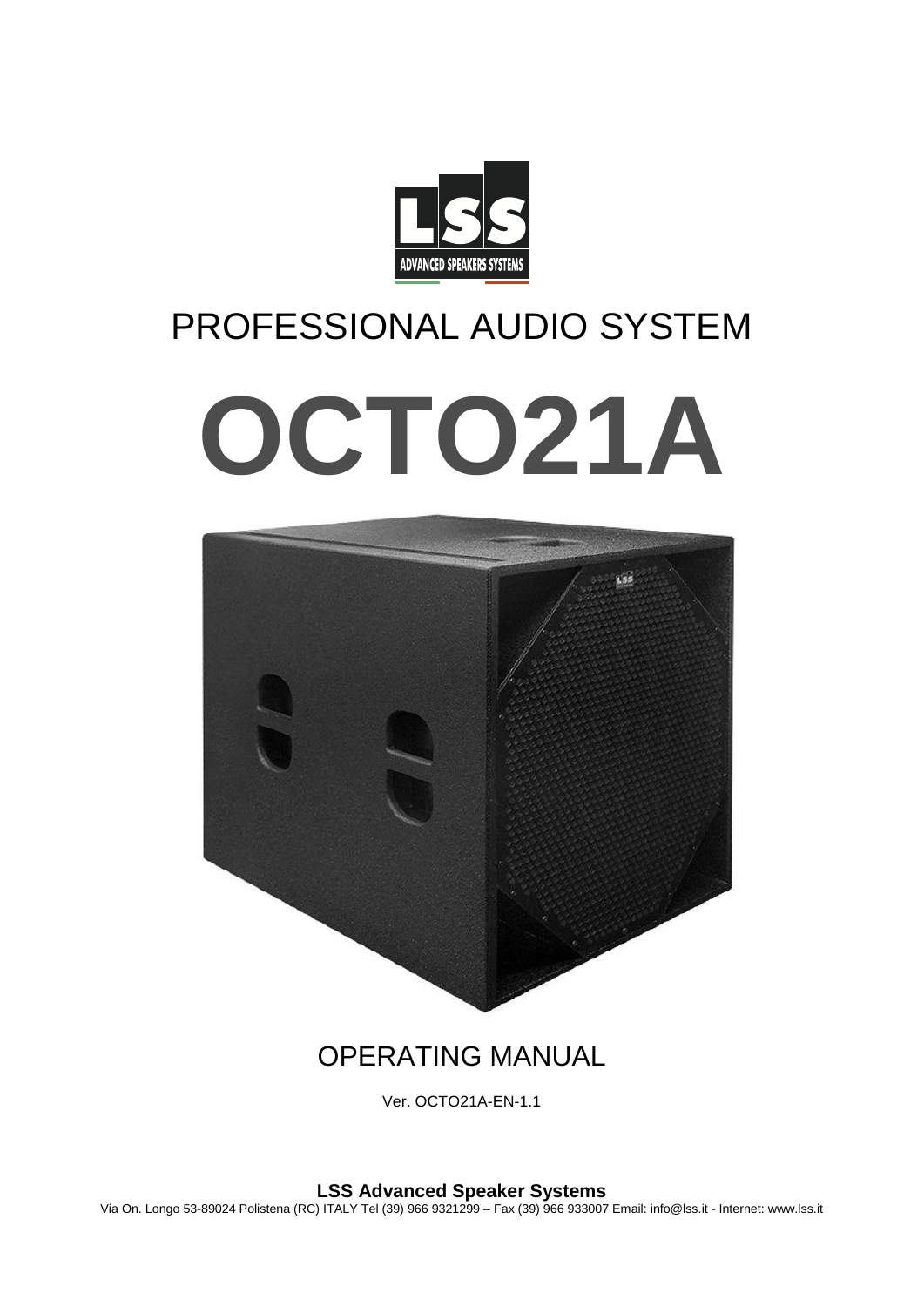## **NOTICE:**

LSS products are manufactured for use according to proper procedures by a qualified operator and only for the purposes described in this manual. The following conventions are used to indicate and classify precautions in this manual. Always heed the information provided with them. Failure to heed precautions can result in injury to people or damage to property.

#### **© LSS, 2016**

All rights reserved. No part of this publication may be reproduced, stored in a retrieval system, or transmitted, in any form, or by any means, mechanical, electronic, photocopying, recording, or otherwise, without the prior written permission of LSS.

No patent liability is assumed with respect to the use of the information contained herein. Moreover, because LSS is constantly

striving to improve its high-quality products, the information contained in this manual is subject to change without notice. Every precaution has been taken in the preparation of this manual. Nevertheless, LSS assumes no responsibility for errors or omissions. Neither is any liability assumed for damages resulting from the use of the information contained in this publication.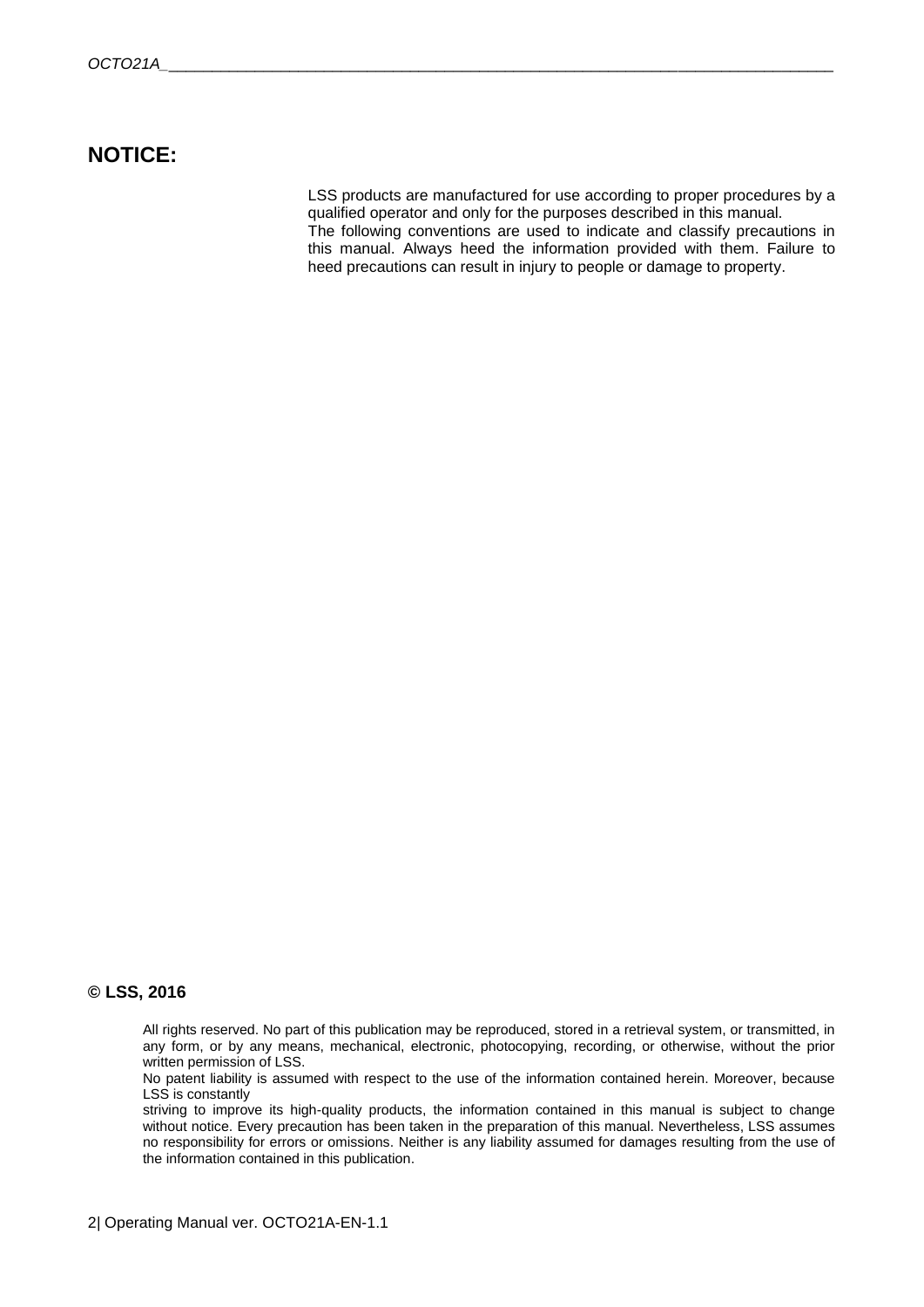

# **SUMMARY**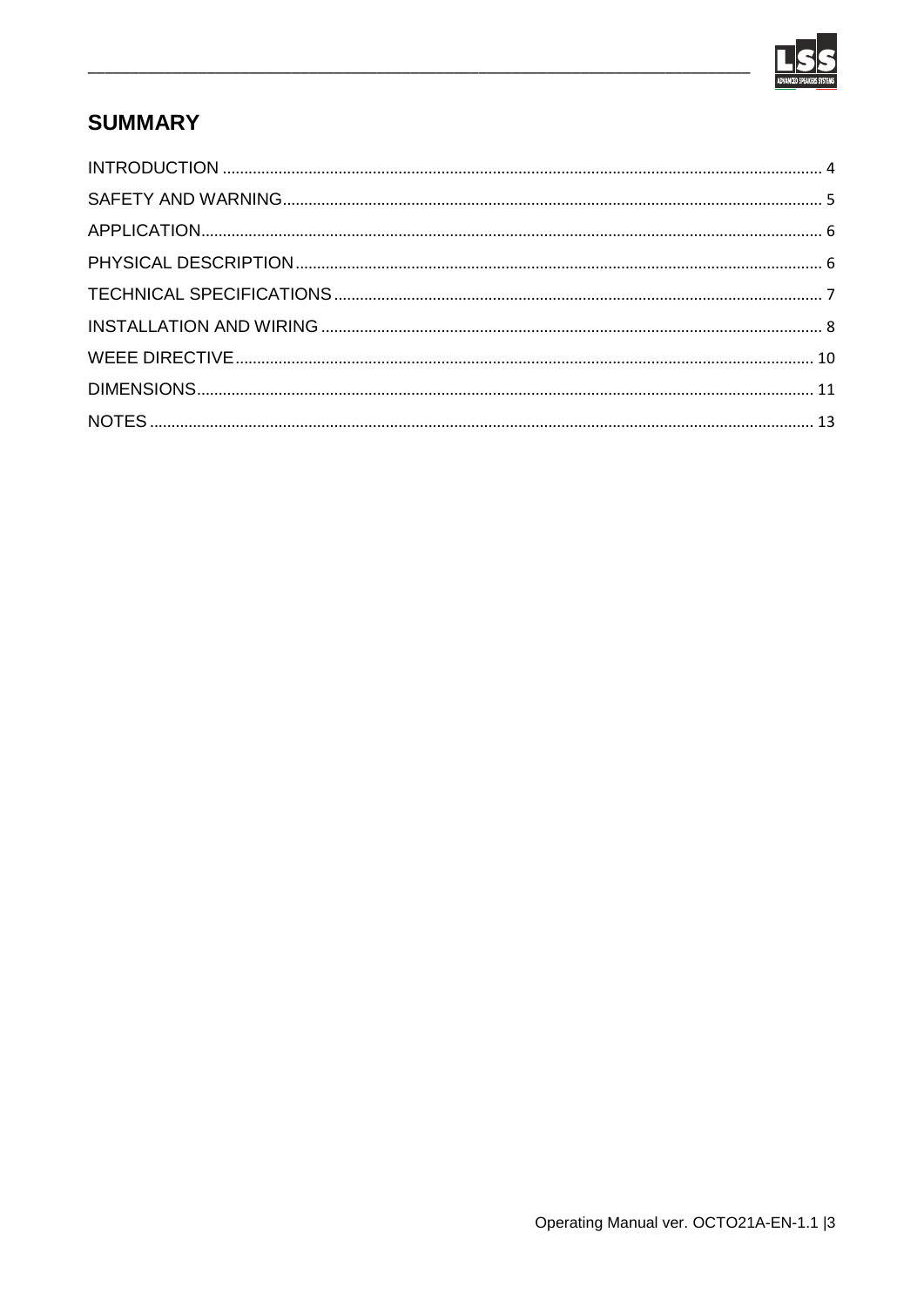## <span id="page-3-0"></span>**INTRODUCTION**

Congratulation on the purchase of your new LSS loudspeaker.

Quality innovation and versatility, this is a summary of the new system developed by LSS for professional sound users.

LSS produces professional audio products – the result of exceptional engineering and meticulous craftsmanship.

This manual is intended for use with LSS loudspeaker. This includes: safety precautions; installation, set-up and operating instruction.

Please read this manual plus any accompanying manual and follow all relevant precautions and instructions. This should allow you to obtain the maximum performance from your new loudspeaker.

Where there are conflicts or overlaps, the information in any accompanying manual supersedes the information in this manual.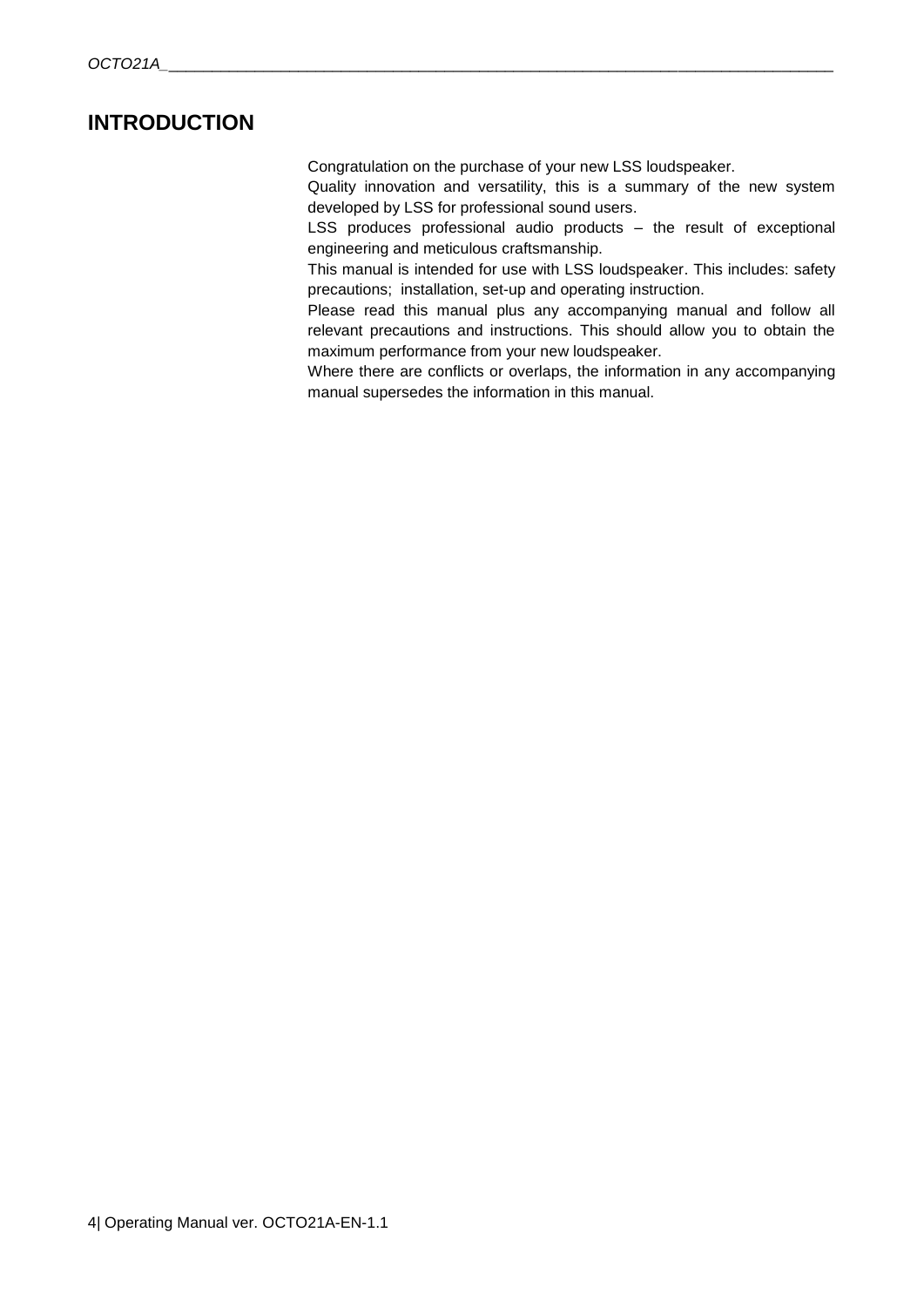

## <span id="page-4-0"></span>**SAFETY AND WARNING**

#### **IMPORTANT! SAFETY WARNING!**

\_\_\_\_\_\_\_\_\_\_\_\_\_\_\_\_\_\_\_\_\_\_\_\_\_\_\_\_\_\_\_\_\_\_\_\_\_\_\_\_\_\_\_\_\_\_\_\_\_\_\_\_\_\_\_\_\_\_\_\_\_\_\_\_\_\_\_\_\_\_\_\_\_\_\_\_\_\_

**In the interest of their own and others' safety and to prevent voiding the warranty, we recommend a careful reading of this section before using the product.**

- This product was designed and manufactured to be used as a speaker system in the context of a typical sound reinforcement system.

The use for any purpose other than these is not provided by the manufacturer and is therefore under the direct responsibility of the user / installer.

- This device complies with class I (must be connected to the outlet with a protective earthing connection).

### **TO AVOID THE RISK OF FIRE AND / OR ELECTRIC SHOCK\*:**

- Do not expose this system to rain or moisture. Do not expose the apparatus to dripping or splashing water. Do not place objects filled with liquids, such as drinks, on the apparatus.

- Before connecting the system, be sure the mains voltage corresponds to that stated on the product.

- Connect this appliance to a power outlet with earth contact, according to national security force, via a power cable of adequate section ends with a plug or connector that meets the applicable safety regulations.

- The unit is connected to the network even when the power switch is in position '0' (OFF). Before any maintenance, disconnect the power cable from the outlet.

\*Risk of electric shock only for self-powered system.

#### **IMPORTANT! SAFETY PRECAUTIONS!**

Read This First.

Read and heed all warnings and safety instructions in this Manual before using the product.

Failure to follow all precautions can result in equipment damage and / or personal injury.

- 1. Read these instructions.
- 2. Keep these instructions
- 3. Heed all warnings and follow all instructions.
- 4. Use only attachments/accessories specified by the manufacturer.
- 5. Use only with the cart, stand, tripod, bracket, or table specified by the manufacturer, or sold with the apparatus. When a cart is used, use caution when moving the cart/apparatus combination to avoid injury from tip-over.
- 6. Refer all servicing to qualified service personnel. Servicing is required when the apparatus has been damaged in any way, such as power-supply cord or plug is damaged, liquid has been spilled or objects have fallen into the apparatus, the apparatus has been exposed to rain or moisture, does not operate normally, or has been dropped.
- 7. LSS loudspeakers can produce sound levels capable of causing permanent hearing damage from prolonged exposure. The higher the sound level, the less exposure needed to cause such damage

CAUTION: This product is energized as long as it is connected to the AC.

CAUTION: Allow at least six inches of free space all around the amplifier for sufficient ventilation.





TO REDUCE THE RISK OF ELECTRIC SHOCK<br>DO NOT REMOVE COVER (OR BACK)<br>NO USER SERVICEABLE PARTS INSIDE<br>REFER SERVICING TO QUALIFIED SERVICE PERSONNEL TO REDUCE THE RISK OF FIRE OR ELECTRIC SHOCK<br>DO NOT EXPOSE THIS EQUIPMENT TO RAIN OR MOISTURE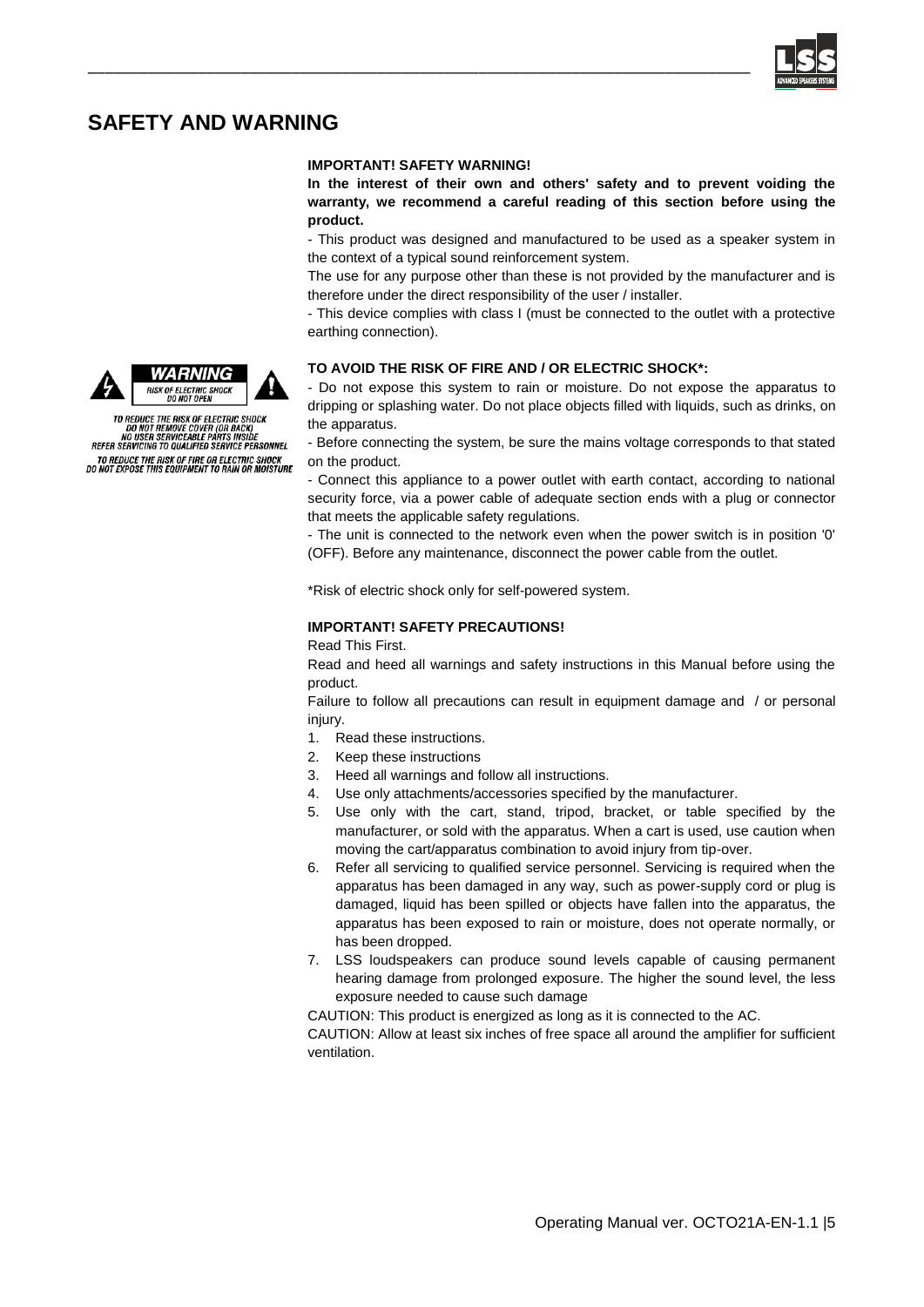## <span id="page-5-0"></span>**APPLICATION**

LSS's OCTO21A loudspeaker is a reflex subwoofer system that provides high output, low distortion sound reinforcement. OCTO21A was designed for a wide range of professional applications.

This system enclosure uses one woofers of 547 mm (21") very high excursion cone with 150 mm (6") voice coil and Neodymium magnet structure. This driver is ideal tor reproduce very low frequencies in the range 30-150Hz. High performance and very high peak output for concert sound. High output,bass response and low distortion make the OCTO21A surprising in terms of performance.

LSS OCTO21A powering mode is self powered with digital amplifier.

## <span id="page-5-1"></span>**PHYSICAL DESCRIPTION**



- 
- [D] Steel Protection Grid [J] Handles
- [E] Enclosure Cabinet [K] Handles
- [F] Woofer
- 
- 
- Materials and construction meet the highest professional standards to ensure maximum reliability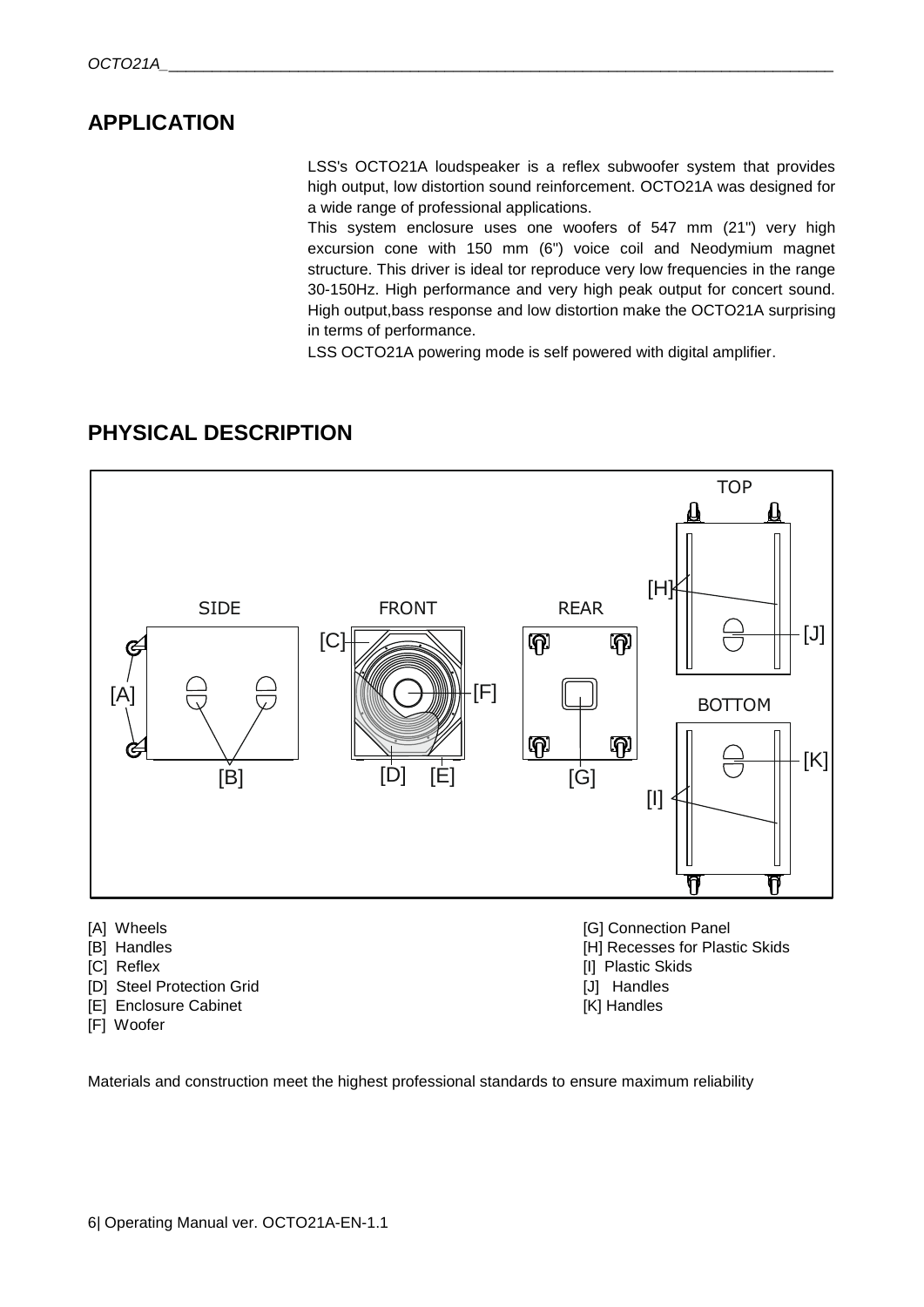

# <span id="page-6-0"></span>**TECHNICAL SPECIFICATIONS**

| <b>PHYSICAL</b>           | Dimensions mm $(\pm 1$ mm)<br>[Inches] | Height 600 [23.62"]                                   |
|---------------------------|----------------------------------------|-------------------------------------------------------|
|                           |                                        | Front Width 700 [27.56"]                              |
|                           |                                        | Depth 800 [31.50"]                                    |
|                           | <b>Weight Kilograms</b>                | Net Weight 72                                         |
|                           |                                        | Shipping Weight 78                                    |
| <b>SYSTEM PERFORMANCE</b> | <b>Frequency Response</b>              | $±5$ dB 30 Hz ~ 120 Hz                                |
|                           |                                        | $-10$ dB 25 Hz                                        |
|                           | Sensitivity (1 Watt @ 1 m)             | 96 dB                                                 |
|                           | <b>Max SPL Calculated</b>              |                                                       |
|                           | (Power EIAJ)                           | 131 dB                                                |
|                           | [PEAK]                                 | [134 dB]                                              |
|                           | Nominal Input Impedance $(\Omega)$     | $8\Omega$                                             |
|                           | <b>Power Handling (Watt EIAJ)</b>      | 3400 W                                                |
|                           | [PEAK]                                 | [6800 W]                                              |
|                           | Nominal Dispersion (@-6                | 360°, varies with number of                           |
|                           | dB)                                    | units and configuration                               |
| <b>MECHANYCAL</b>         | <b>Enclosure material</b>              | Birch Plywood of 18 mm [0.71<br>inches]               |
|                           | <b>Finish</b>                          | Texture polyurethanic black<br>paint                  |
|                           | Grille                                 | Powder coated perforated steel<br>with anti-dust foam |
|                           | <b>Connectors</b>                      | Neutrik XLR In & Out +                                |
|                           |                                        | AC Power: 240V, Powercon In<br>& Out                  |
|                           | <b>Accessories</b>                     | Wheels (Included)                                     |

\_\_\_\_\_\_\_\_\_\_\_\_\_\_\_\_\_\_\_\_\_\_\_\_\_\_\_\_\_\_\_\_\_\_\_\_\_\_\_\_\_\_\_\_\_\_\_\_\_\_\_\_\_\_\_\_\_\_\_\_\_\_\_\_\_\_\_\_\_\_\_\_\_\_\_\_\_\_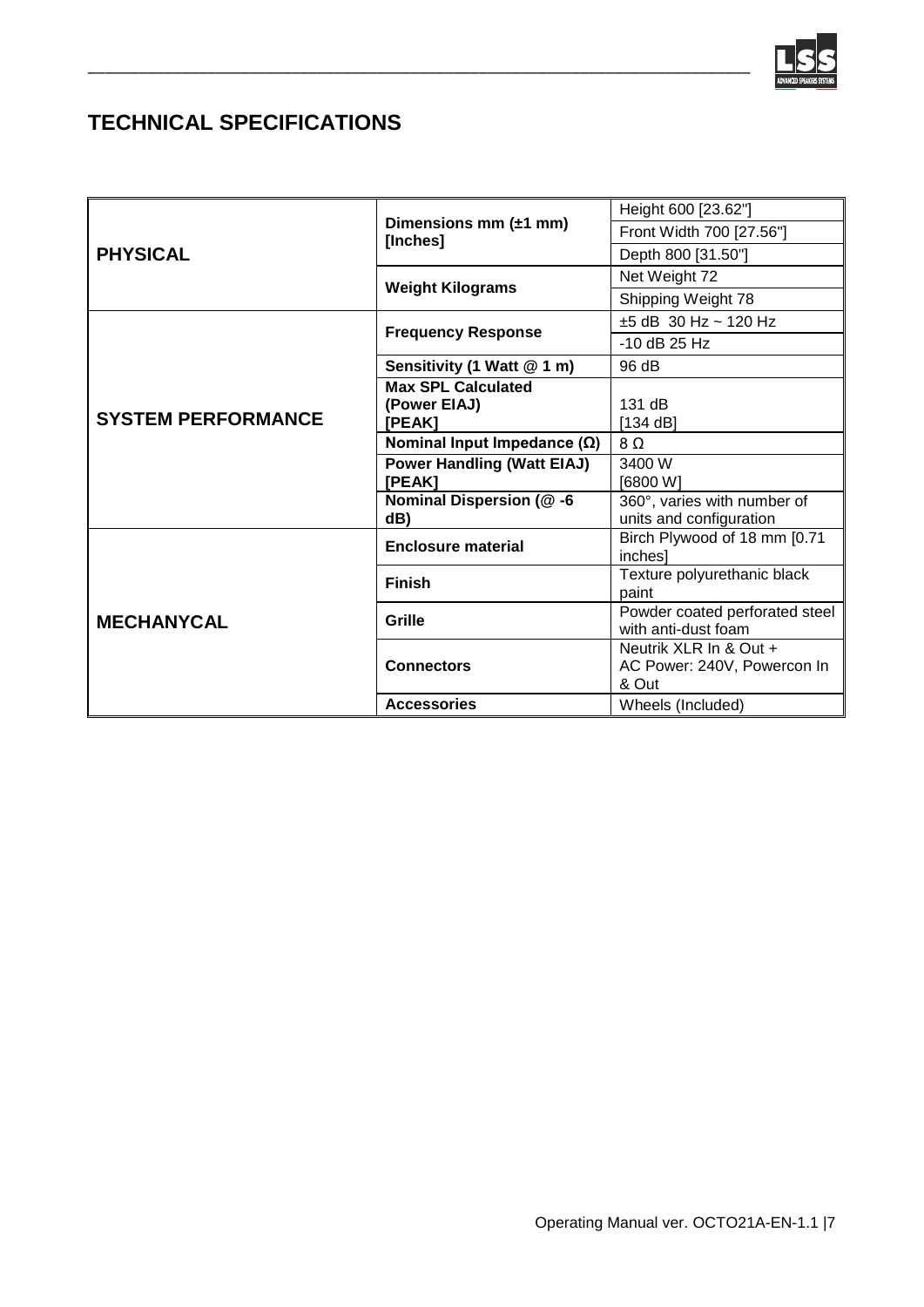# <span id="page-7-0"></span>**INSTALLATION AND WIRING**

OCTO21A must be installed on the floor.





It is possible to install more OCTO21A in stack configuration making fit Top Sub's plastic skids in bottom sub's recesses.

To transport the speaker, use the wheels installed in the rear of the case.



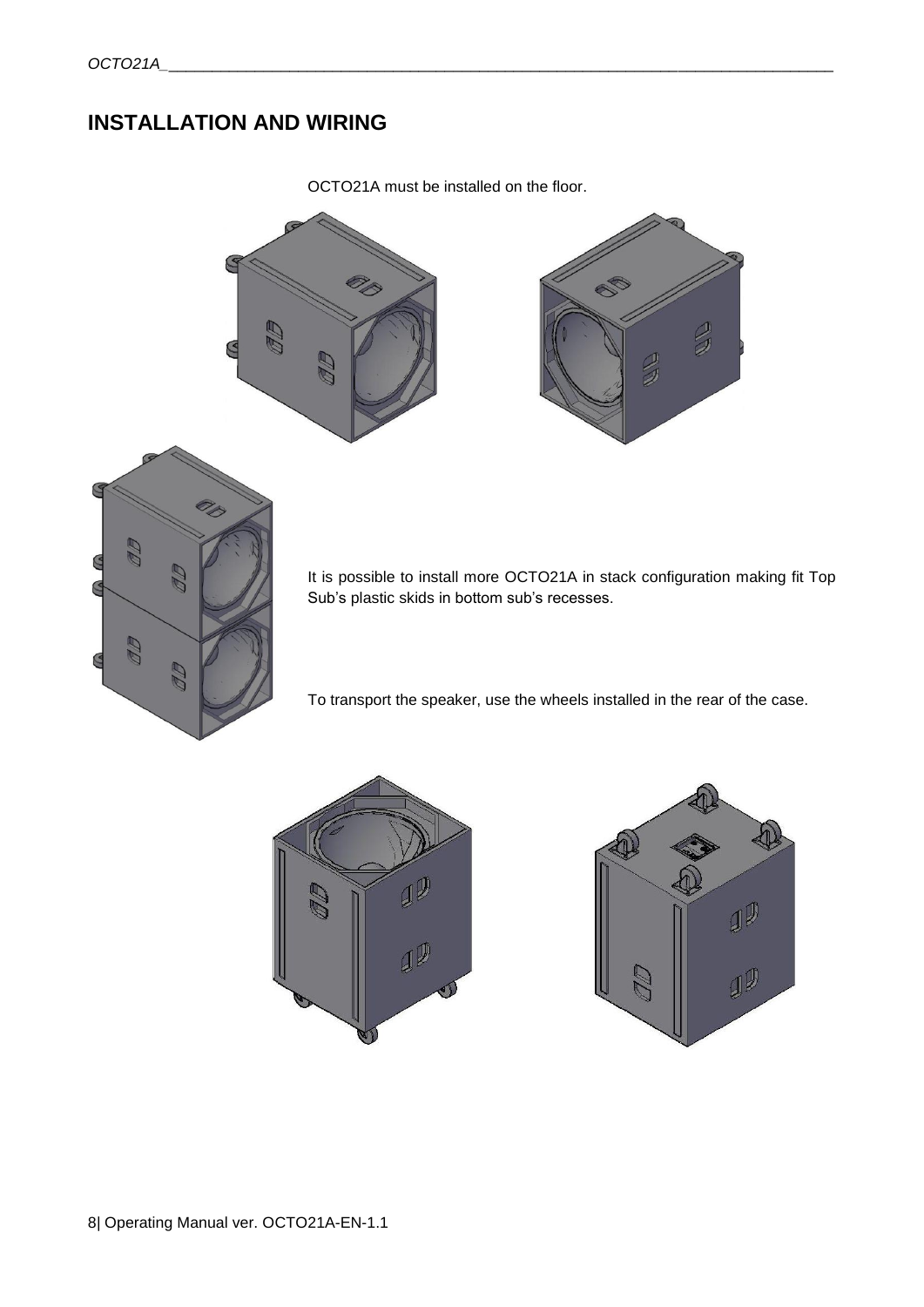

Choose a safe mounting location, so as to prevent the cables can be stepped on or create tripping hazards.

Connection are made via 3-pin XLR connector.



\_\_\_\_\_\_\_\_\_\_\_\_\_\_\_\_\_\_\_\_\_\_\_\_\_\_\_\_\_\_\_\_\_\_\_\_\_\_\_\_\_\_\_\_\_\_\_\_\_\_\_\_\_\_\_\_\_\_\_\_\_\_\_\_\_\_\_\_\_\_\_\_\_\_\_\_\_\_

Before making connection between mixer and active speaker, make sure all the switches of the speakers are turned off and the mixer volume is turned down. To avoid a sudden signal, making connection, then turn on the mixer first and then the speakers. Turn on the amplifier by the power switch to position 1 (on).

When the system start, it will turn on 3 LEDs, after a few seconds will stay on only two or three if the input signal is present, when the amplifier turn on, start with the preset the previously loaded.

You can now use the system.

If necessary, adjust the volume by adjusting the potentiometer.



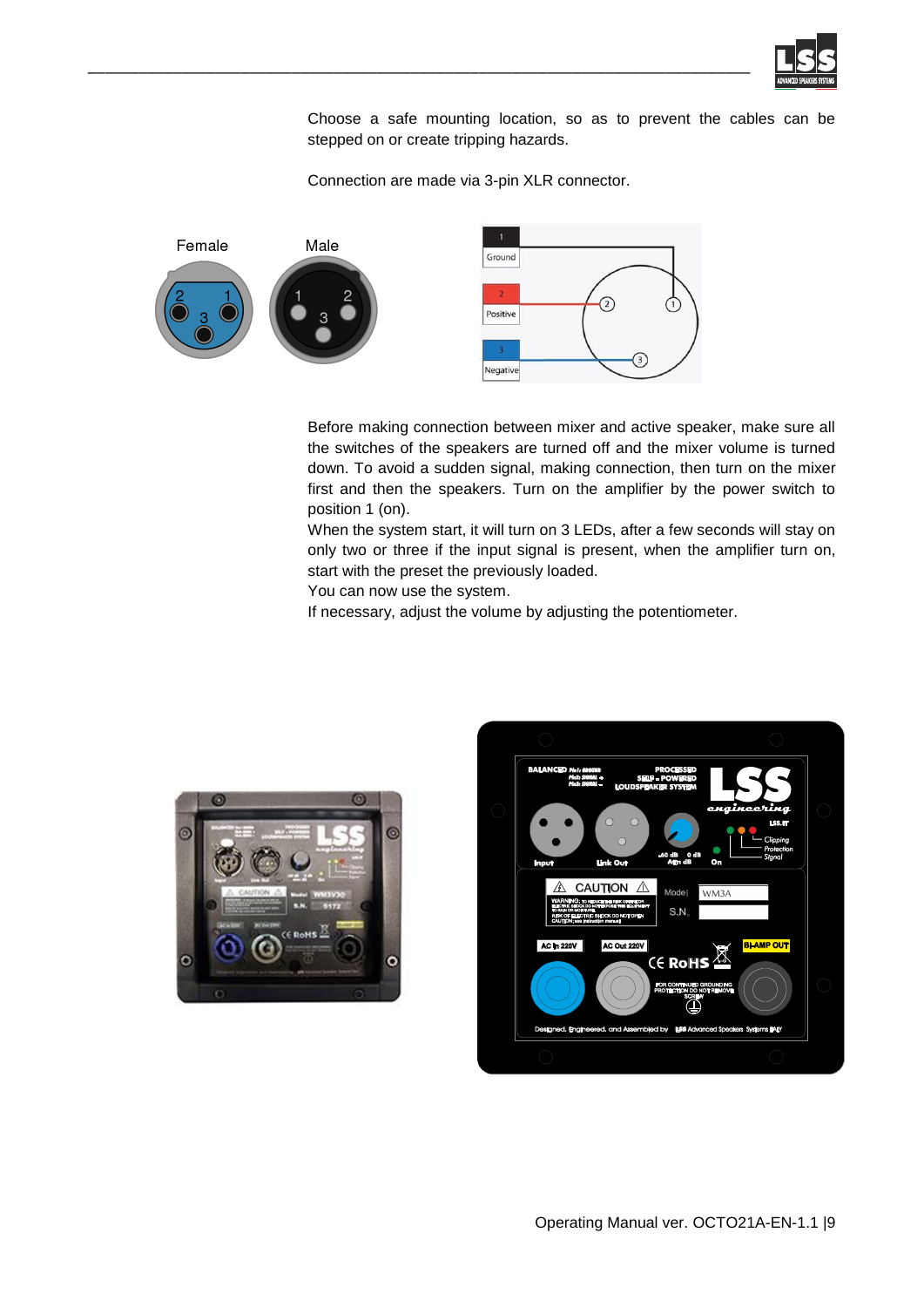## <span id="page-9-0"></span>**WEEE DIRECTIVE**

## **WEEE Directive**

#### **Warning!**

The product is marked with this symbol which indicates not to discard electrical and electronic equipment via the normal procedure for disposal of household waste. For these products there is a diverse collection system in accordance with legislation that requires proper treatment, recovery and recycling of used products. For more information please contact the appropriate local authority.

The black bar underneath indicates that the product was placed on the market after 13 August 2005.

#### **INFORMATION FOR PROPER DISPOSAL**

## **For home users**

### **In the European Union**

Warning: To dispose of this equipment, do not use the ordinary dust bin!

The electrical and electronic equipment must be treated separately and in accordance with legislation that requires proper treatment, recovery and recycling of used products. Following the implementation by member states, private households within the EU can give free electrical and electronic equipment to designated collection facilities \*.

In some countries (\*), your local retailer may withdraw the old product for free if you purchase a new one of similar type.

\* For more information please contact the appropriate local authority.

**In countries outside the EU**: please contact your local authorities and ask for the correct method of disposal.

**In Switzerland**: Used electrical or electronic equipment can be returned free of charge to the dealer, even if you do not purchase a new product.

Further collection facilities are listed on the homepage or [www.swico.ch.](http://www.swico.ch/) [www.sens.ch.](http://www.sens.ch/) 

## **For professional users**

## **In the European Union**

Warning: If the product is used for business purposes, the following steps to delete it:

contact your LSS dealer for information about the product recall.

Might be charged for the costs of collection and recycling. Small products (and amounts) might be taken back by your local collection facilities.

**In Spain:** contact the established collection system or the local authority for collection of used products.

<span id="page-9-1"></span>**In countries outside the EU**: please contact your local authorities and ask for the correct method of disposal.

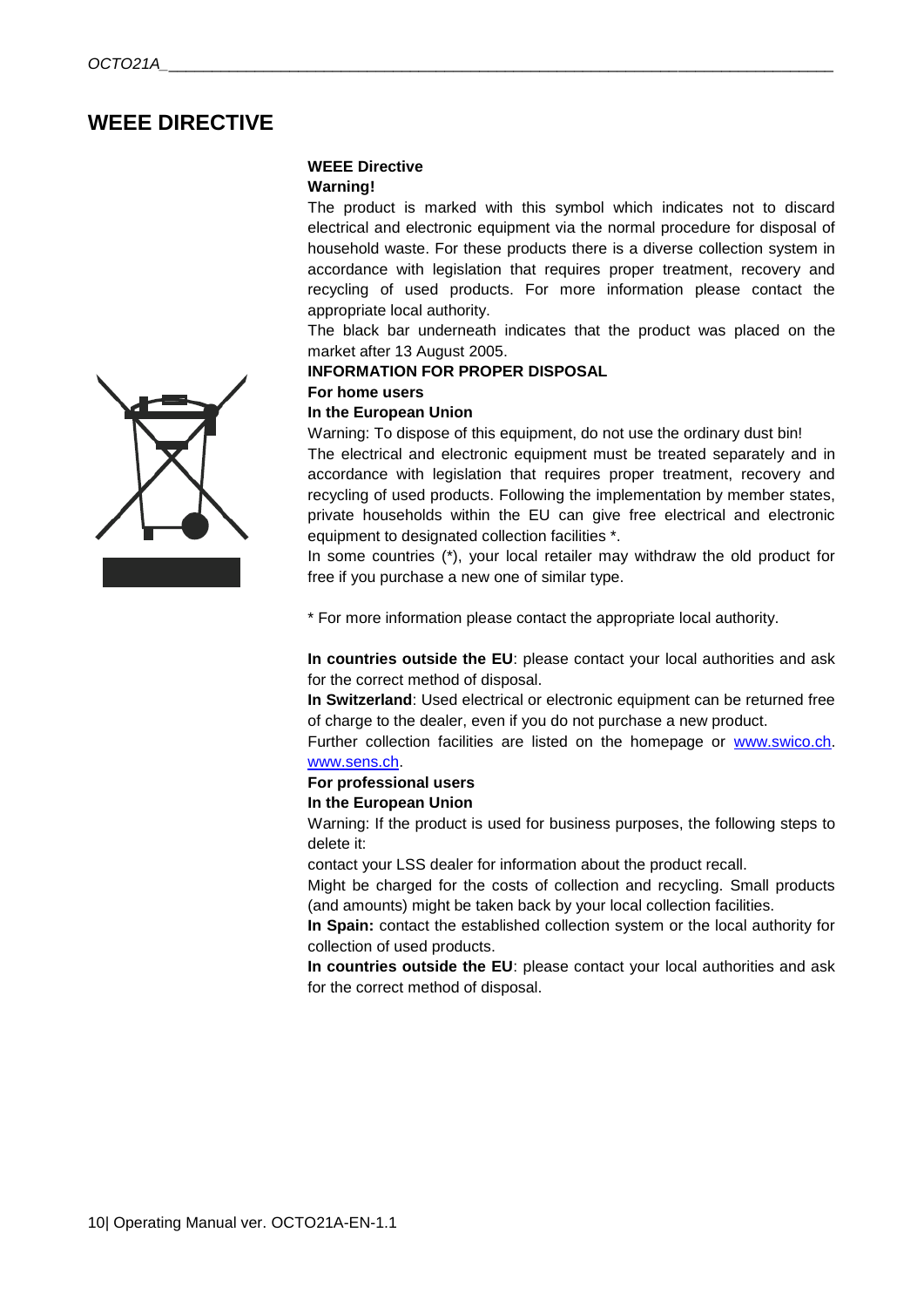

## **TROUBLESHOOTING**

| Problem                                                                                             | Possible cause (s)                                    | <b>Action</b>                                                                                                                                                                                                                                                                                                                                                                                                                        |  |
|-----------------------------------------------------------------------------------------------------|-------------------------------------------------------|--------------------------------------------------------------------------------------------------------------------------------------------------------------------------------------------------------------------------------------------------------------------------------------------------------------------------------------------------------------------------------------------------------------------------------------|--|
| 1. No Sound                                                                                         | Amplifier                                             | Connect a known working test speaker to the amplifier outputs. If<br>there is no sound, check that all the electronics are on, the signal<br>routing is correct, the source is active, the volume is turned up,<br>and so on. Correct/repair/replace as necessary. If there is sound,<br>the problem is in the wiring.<br>Check the amplifier is On, the green LED is On and SIGNAL<br>LED blink. Then control Volume Knobs is open. |  |
|                                                                                                     | Wiring                                                | Verify that you have connected the correct XLR connector to the<br>amplifier. Play something at low level through the amplifier (for<br>example, from a CD player or tuner). If the sound level has gone<br>or is very weak, the line has a short in it (possibly a severe<br>scrape, pinch, or staple puncture). If the sound level is normal,<br>the wire is open (possibly a cut wire or a missed connection).                    |  |
| 2. Poor Low<br>Frequency<br>Response                                                                | Speakers wired out-<br>of-polarity                    | When two speakers are connected out of polarity observe the<br>wire markings on your XLR connector. Verify that pin 2 is $+$<br>terminal and pin 1 is - negative.                                                                                                                                                                                                                                                                    |  |
| 3. Intermittent<br>output such as<br>crackling or<br>distortion                                     | <b>Faulty Connection</b>                              | Check all connections to ensure they are all clean and tight. If<br>the problem persists, it may be in the amplifier or wiring. See<br>Problem 1 above.                                                                                                                                                                                                                                                                              |  |
| 4. Constant<br>noise such as<br>buzzing,<br>hissing,<br>humming                                     | Defective amplifier or<br>other electronic<br>Devices | If the noise is present but no program material is playing, the<br>likely cause is the signal chain in the electronics. Evaluate each<br>component as necessary to isolate the problem.                                                                                                                                                                                                                                              |  |
|                                                                                                     | Poor system<br>grounding or ground<br>loop            | Check and correct the system grounding, as required.                                                                                                                                                                                                                                                                                                                                                                                 |  |
| If these suggestions do not solve your problem, contact your nearest LSS dealer or LSS distributor. |                                                       |                                                                                                                                                                                                                                                                                                                                                                                                                                      |  |

\_\_\_\_\_\_\_\_\_\_\_\_\_\_\_\_\_\_\_\_\_\_\_\_\_\_\_\_\_\_\_\_\_\_\_\_\_\_\_\_\_\_\_\_\_\_\_\_\_\_\_\_\_\_\_\_\_\_\_\_\_\_\_\_\_\_\_\_\_\_\_\_\_\_\_\_\_\_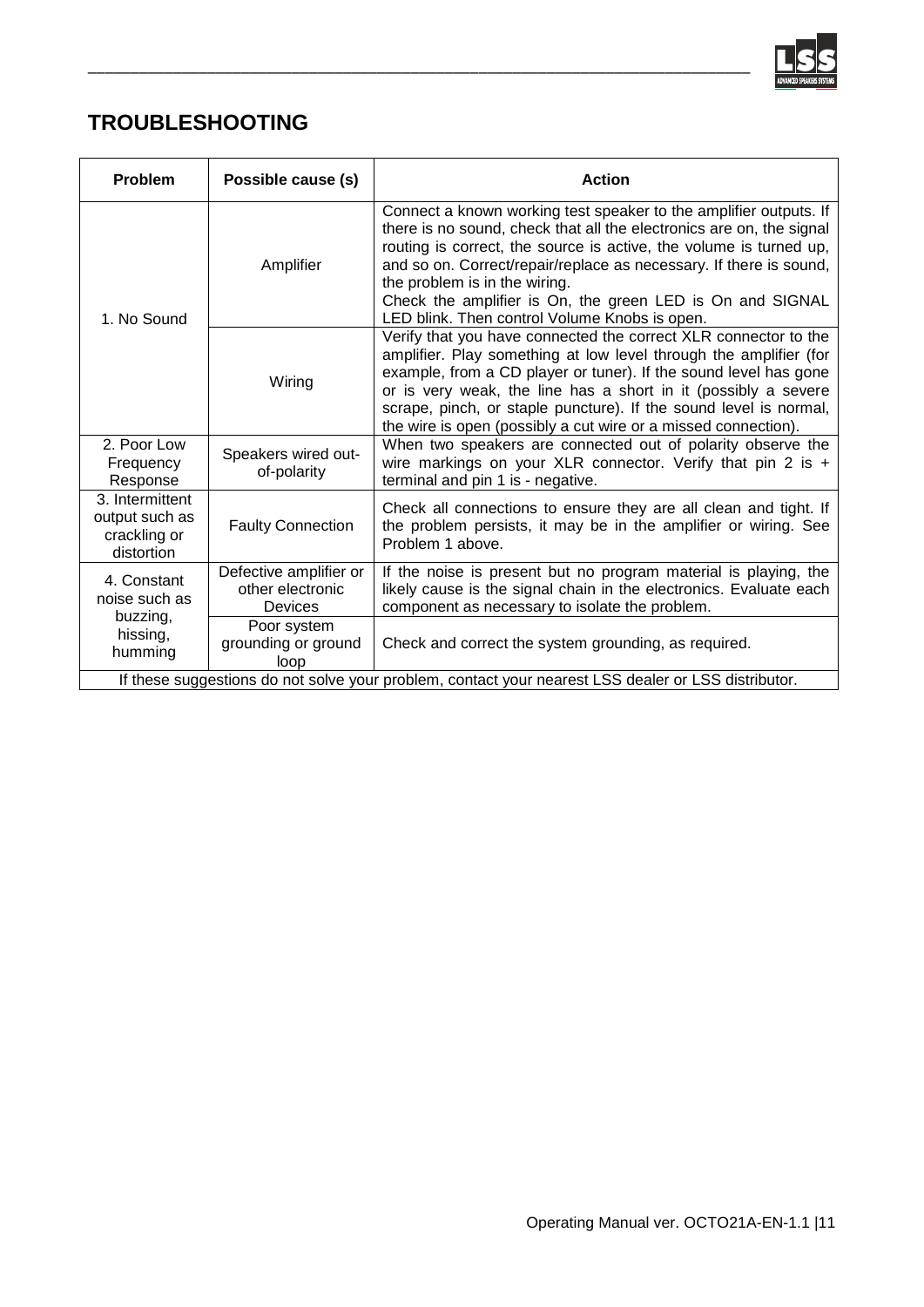# **DIMENSIONS**

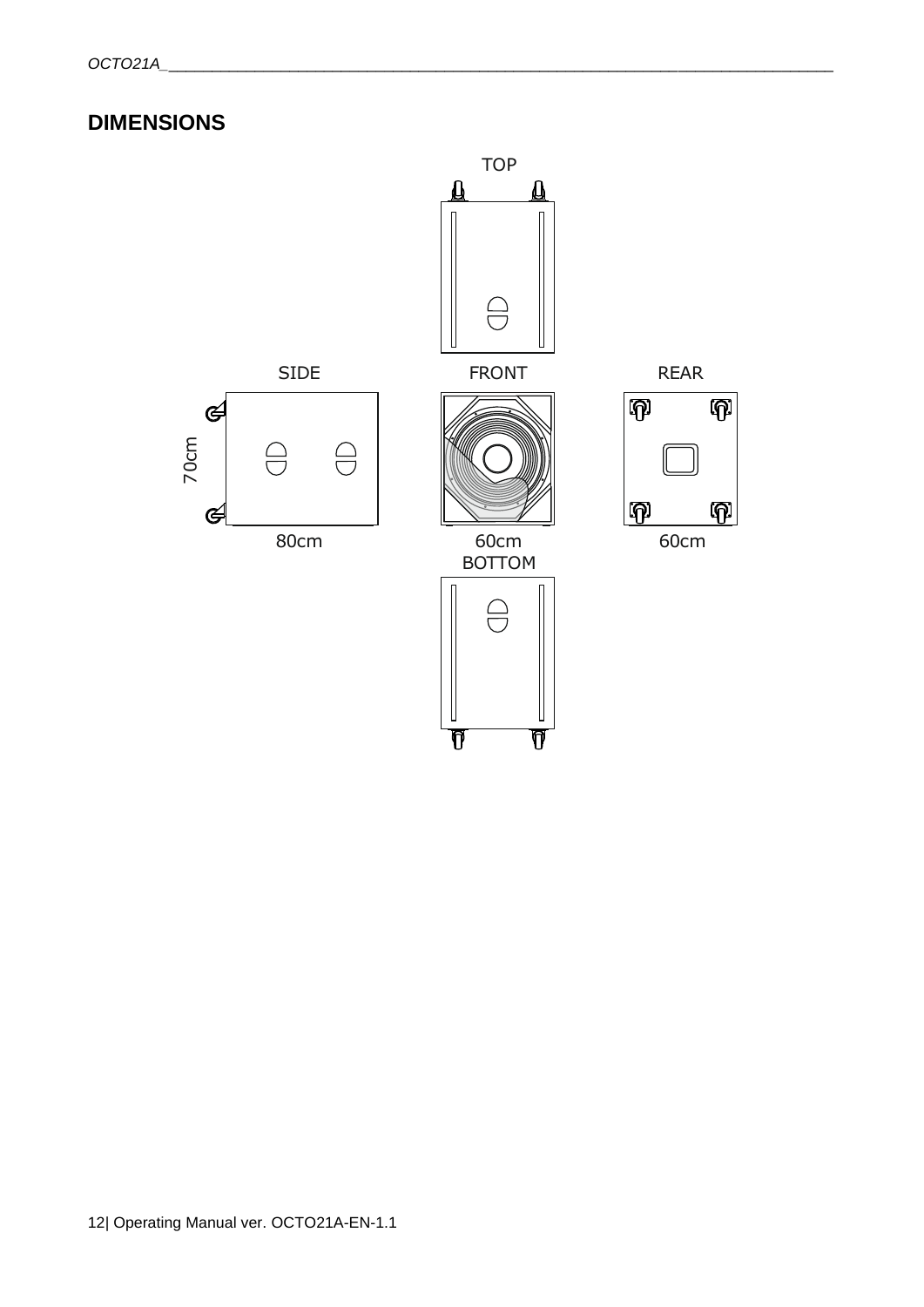

# <span id="page-12-0"></span>**NOTES**

\_\_\_\_\_\_\_\_\_\_\_\_\_\_\_\_\_\_\_\_\_\_\_\_\_\_\_\_\_\_\_\_\_\_\_\_\_\_\_\_\_\_\_\_\_\_\_\_\_\_\_\_\_\_\_\_\_\_\_\_\_\_\_\_\_\_\_\_\_\_\_\_\_\_\_\_\_\_